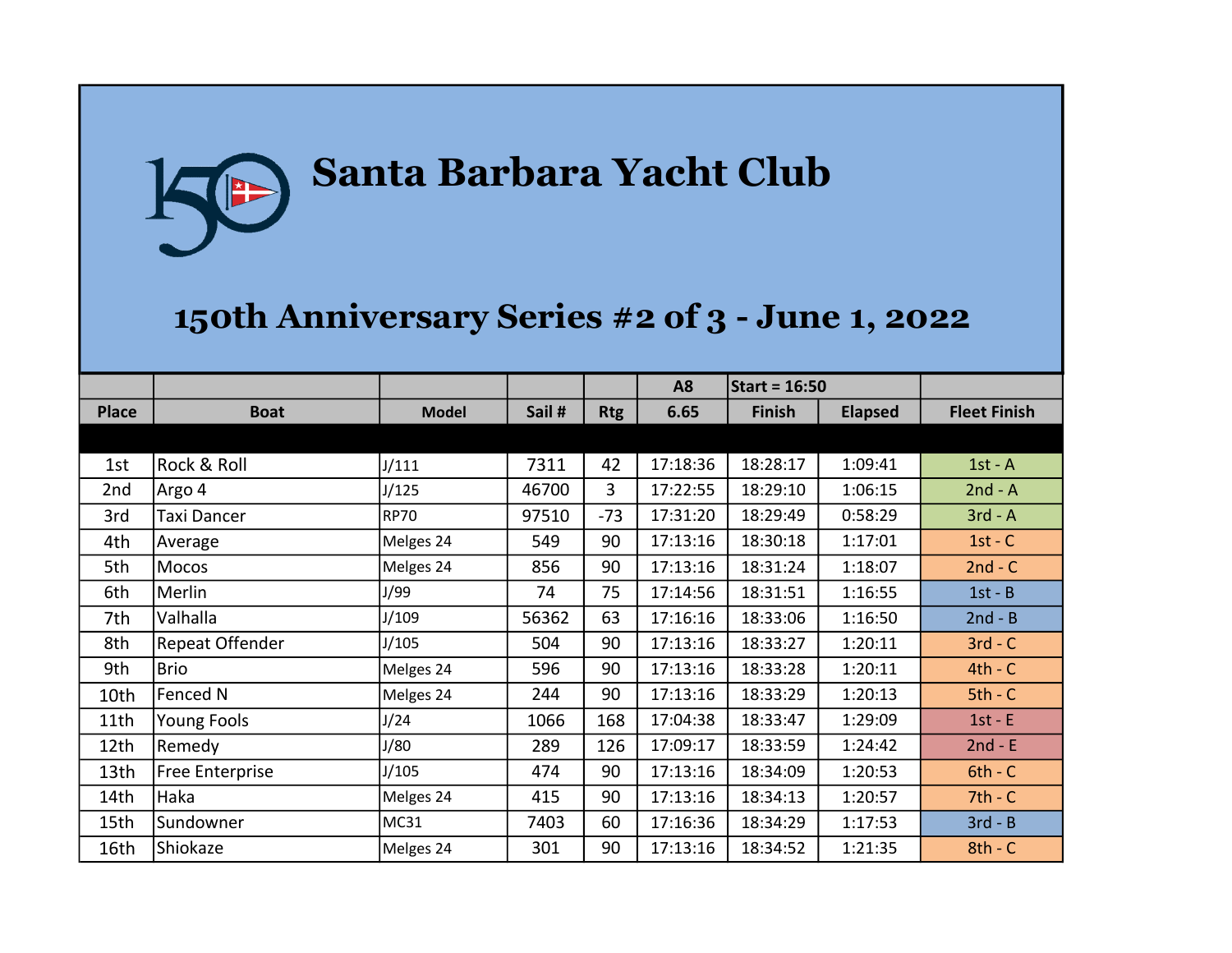| 17th | 3 Big Dogs            | J/70             | 58           | 114 | 17:10:37 | 18:35:13 | 1:24:36 | $1st - D$  |
|------|-----------------------|------------------|--------------|-----|----------|----------|---------|------------|
| 18th | Armida                | J/105            | 634          | 90  | 17:13:16 | 18:35:27 | 1:22:10 | $9th - C$  |
| 19th | Monkey House          | J/70             | 81           | 114 | 17:10:37 | 18:35:48 | 1:25:11 | $2nd - D$  |
| 20th | Sleeper               | Lndnbg 26        | 57285        | 171 | 17:04:18 | 18:36:12 | 1:31:54 | $3rd - E$  |
| 21st | Girth, Wind, and Liar | Melges 24        | 556          | 90  | 17:13:16 | 18:36:15 | 1:22:59 | $10th - C$ |
| 22nd | Namaste               | J/70             | 328          | 114 | 17:10:37 | 18:36:32 | 1:25:55 | $3rd - D$  |
| 23rd | Lil Warrior           | J/80             | 8008         | 105 | 17:11:37 | 18:36:36 | 1:24:59 | $4th - D$  |
| 24th | Groovederci           | J/105            | 515          | 90  | 17:13:16 | 18:36:37 | 1:23:21 | $11th - C$ |
| 25th | Azure                 | Cal 40           | 72           | 114 | 17:10:37 | 18:36:44 | 1:26:07 | $5th - D$  |
| 26th | California Zephyer    | <b>SC27</b>      | 56673        | 138 | 17:07:57 | 18:37:05 | 1:29:08 | $4th - E$  |
| 27th | Escape                | J/70             | 1036         | 114 | 17:10:37 | 18:37:36 | 1:26:59 | $6th - D$  |
| 28th | Shark                 | J/70             | 352          | 114 | 17:10:37 | 18:38:07 | 1:27:30 | $7th - D$  |
| 29th | CatNip                | J/80             | 368          | 126 | 17:09:17 | 18:39:02 | 1:29:45 | $5th - E$  |
| 30th | Cake                  | J/70             | 351          | 114 | 17:10:37 | 18:39:16 | 1:28:39 | $8th - D$  |
| 31st | Pleione II            | Harbor 20        | 338          | 216 | 16:59:19 | 18:39:19 | 1:40:00 | $1st - F$  |
| 32nd | Skookum               | J/100            | 7128         | 78  | 17:14:36 | 18:39:22 | 1:24:46 | $4th - B$  |
| 33rd | Escapade              | J/105            | 524          | 90  | 17:13:16 | 18:39:42 | 1:26:26 | $12th - C$ |
| 34th | Snipe                 | <b>Broads OD</b> | <b>GBR10</b> | 294 | 16:50:40 | 18:39:48 | 1:49:08 | $2nd - F$  |
| 35th | Epic                  | Laser 28         | 87646        | 132 | 17:08:37 | 18:39:58 | 1:31:21 | $6th - E$  |
| 36th | Fling                 | Harbor 20        | 159          | 216 | 16:59:19 | 18:40:10 | 1:40:51 | $3rd - F$  |
| 37th | Cherry Bomb           | Harbor 20        | 266          | 216 | 16:59:19 | 18:40:16 | 1:40:57 | $4th - F$  |
| 38th | Whoa Donkey!          | Harbor 20        | 150          | 216 | 16:59:19 | 18:41:31 | 1:42:12 | $5th - F$  |
| 39th | Sassy                 | Soverel 33       | 18269        | 87  | 17:13:36 | 18:43:01 | 1:29:25 | $5th - B$  |